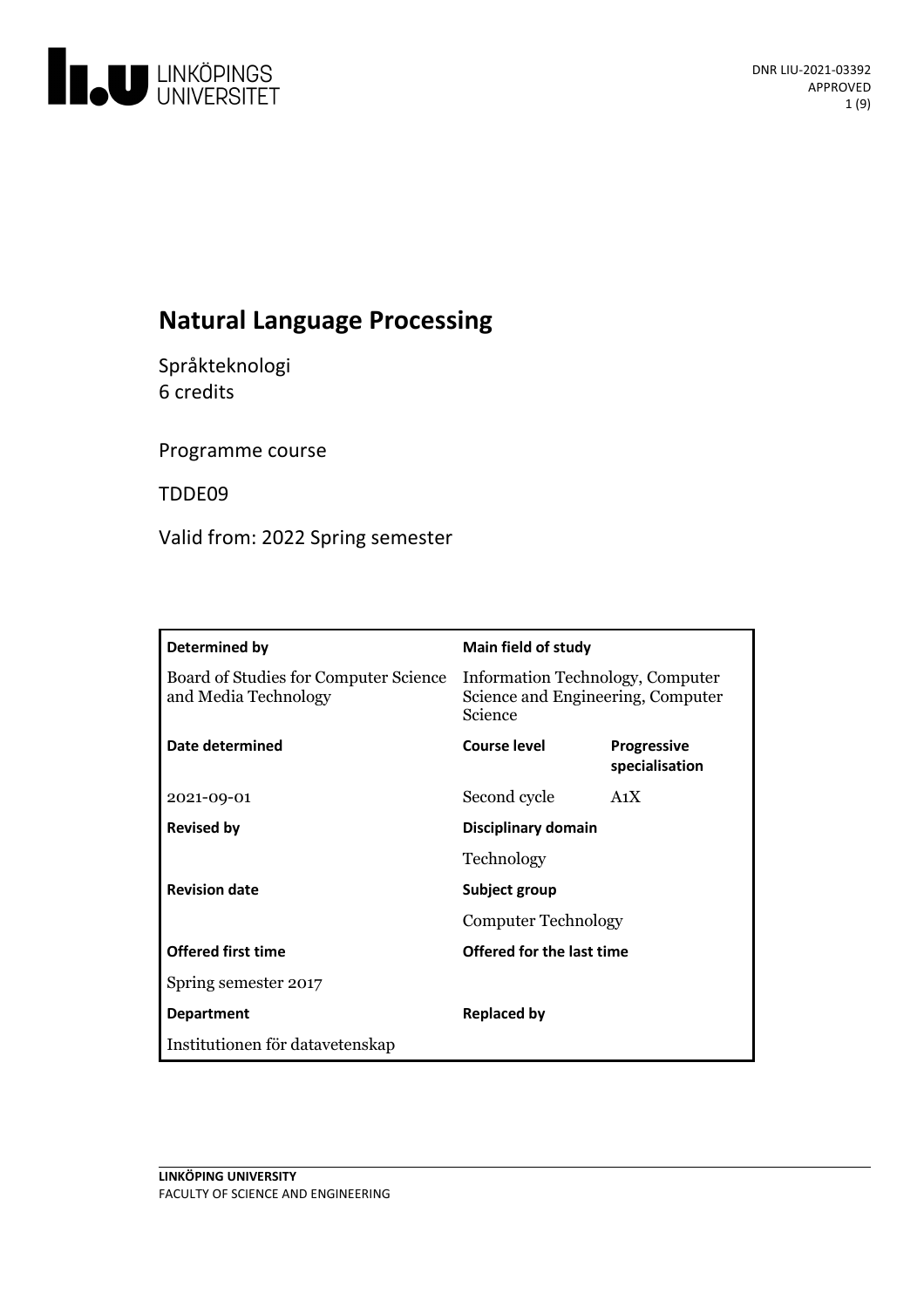# Course offered for

- Master of Science in Computer Science and Engineering
- Master of Science in Information Technology
- Master of Science in Computer Science and Software Engineering
- Master of Science in Applied Physics and Electrical Engineering
- Master of Science in Applied Physics and Electrical Engineering International
- Master's Programme in Computer Science

## Prerequisites

- discrete mathematics, calculus, linear algebra, probability theory
- good knowledge of programming, data structures, and algorithms
- machine learning

The lab series for the course uses Python.

# Intended learning outcomes

Natural Language Processing (NLP) develops methods for making human language accessible to computers. The goal of this course is to provide students with a theoretical understanding of and practical experience with the advanced algorithms that power modern NLP. The course focuses on methods based on deep neural networks.

On completion of the course, the student should be able to:

- 1. explain central concepts, models and algorithms of NLP
- 2. implement NLP algorithms and apply them to realistic problems
- 3. evaluate NLP components and systems with appropriate methods
- 4. identify, assess and make use of NLP research literature

## Course content

- state-of-the-art algorithms for the analysis and interpretation of natural language
- relevant machine learning methods with a focus on deep neural networks
- validation methods
- NLP applications
- NLP tools, software libraries, and data
- NLP research and development

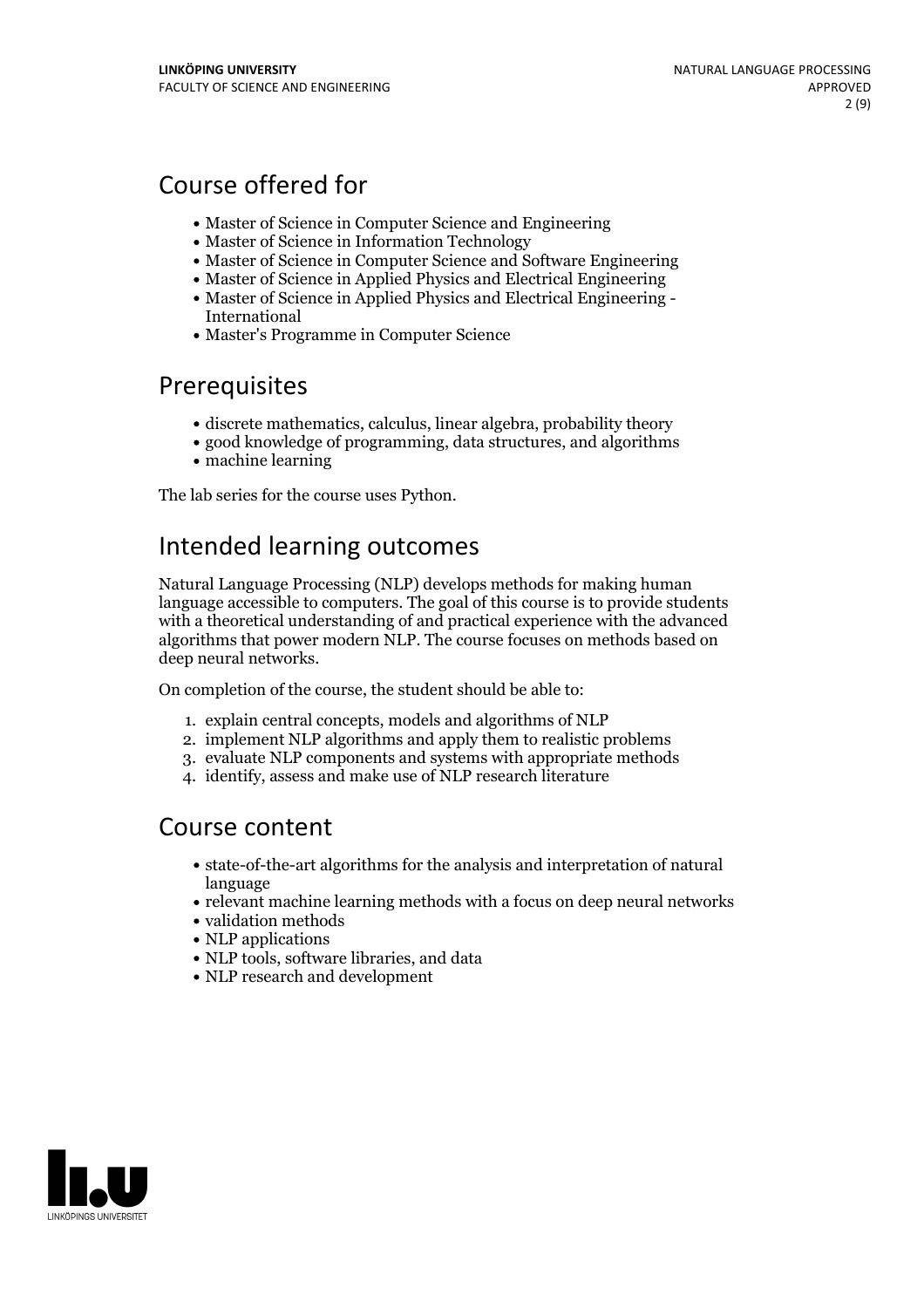# Teaching and working methods

The course is given in the form of lectures, computer labs, and supervision in connection with a project.

## Examination

UPG<sub>2</sub> Project assignments 3 credits U, 3, 4, 5 LAB2 Practical assignments 3 credits U, 3, 4, 5 The final grade for the course is the average (rounded up) of the grades awarded for LAB2 and UPG2.

## Grades

Four-grade scale, LiU, U, 3, 4, 5

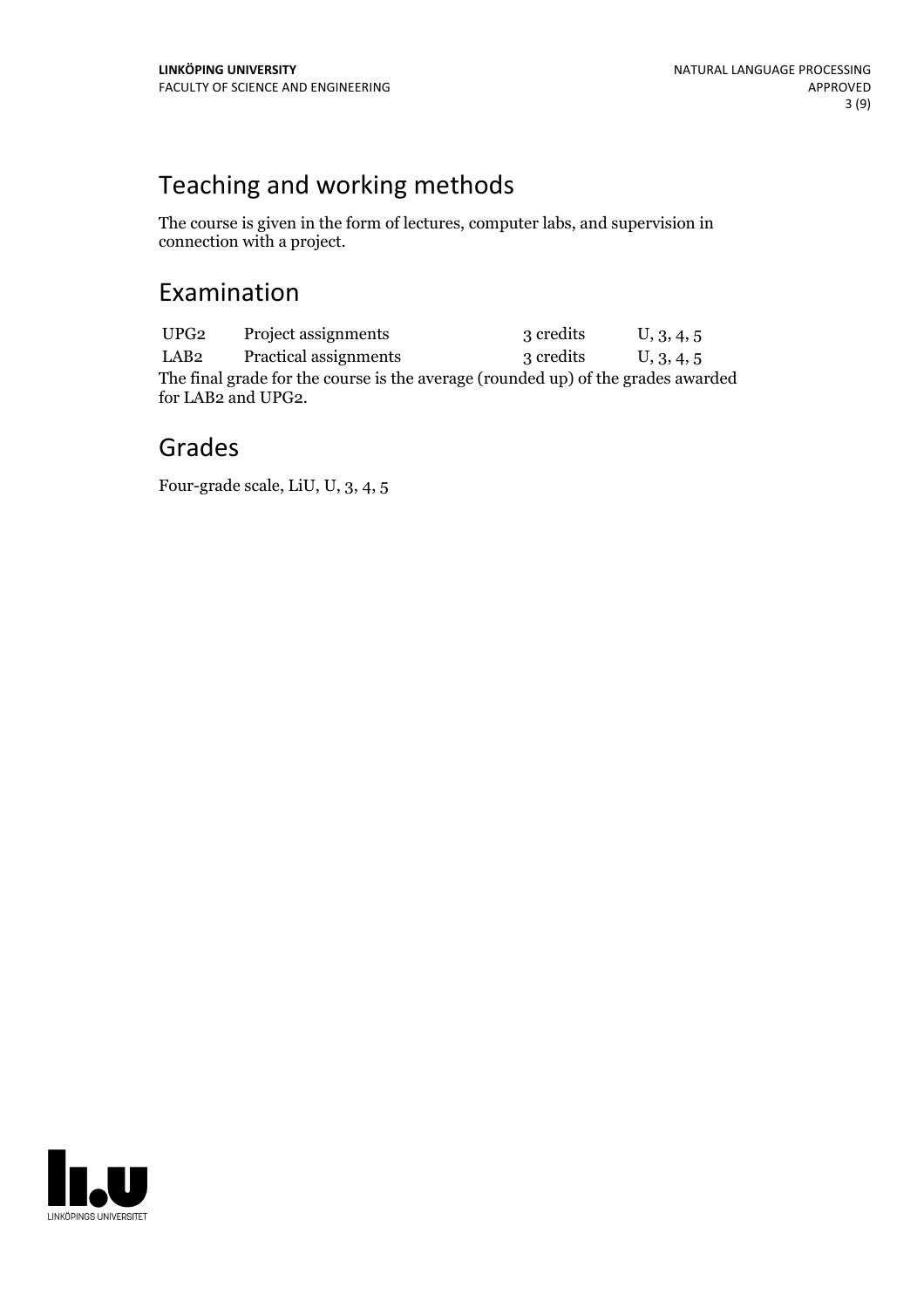## Other information

### **Supplementarycourses**

Text Mining

#### **About teaching and examination language**

The teaching language is presented in the Overview tab for each course. The examination language relates to the teaching language as follows:

- If teaching language is "Swedish", the course as a whole could be given in Swedish, or partly in English. Examination language is Swedish, but parts
- of the examination can be in English. If teaching language is "English", the course as <sup>a</sup> whole is taught in English. Examination language is English. If teaching language is "Swedish/English", the course as <sup>a</sup> whole will be
- taught in English if students without prior knowledge of the Swedish language participate. Examination language is Swedish or English depending on teaching language.

#### **Other**

The course is conducted in a manner where both men's and women's experience and knowledge are made visible and developed.

The planning and implementation of a course should correspond to the course syllabus. The course evaluation should therefore be conducted with the course syllabus as a starting point.

If special circumstances prevail, the vice-chancellor may in a special decision specify the preconditions for temporary deviations from this course syllabus, and delegate the right to take such decisions.

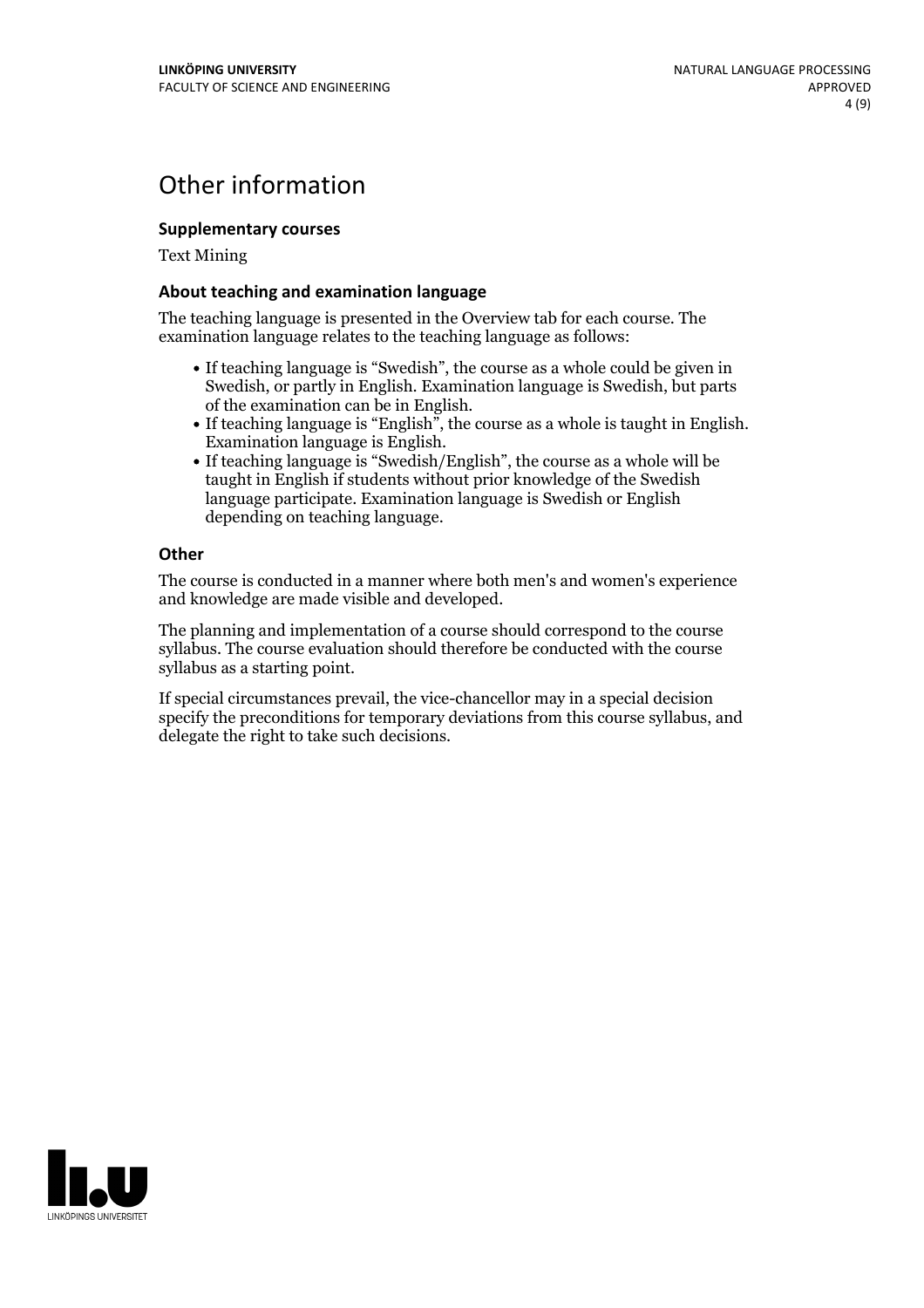## **Common rules**

## Course syllabus

A syllabus must be established for each course. The syllabus specifies the aim and contents of the course, and the prior knowledge that a student must have in order to be able to benefit from the course.

## Timetabling

Courses are timetabled after a decision has been made for this course concerning its assignment to a timetable module.

## Interruption in and deregistration from a course

The LiU decision, Guidelines concerning confirmation of participation in education (Dnr LiU-2020-02256), states that interruptions in study are to be recorded in Ladok. Thus, all students who do not participate in a course for which they have registered must record the interruption, such that the registration on the course can be removed. Deregistration from or interrupting a course is carried out using <sup>a</sup> web-based form: https://www.lith.liu.se/for- [studenter/kurskomplettering?l=en.](https://www.lith.liu.se/for-studenter/kurskomplettering?l=en)

## Cancelled courses and changes to the course syllabus

Courses with few participants (fewer than 10) may be cancelled or organised in a manner that differs from that stated in the course syllabus. The Dean is to deliberate and decide whether a course is to be cancelled or changed from the course syllabus.

## Guidelines relating to examinations and examiners

For details, see Guidelines for education and examination for first-cycle and second-cycle education at Linköping University, Dnr LiU-2020-04501 [\(http://styrdokument.liu.se/Regelsamling/VisaBeslut/917592\)](http://styrdokument.liu.se/Regelsamling/VisaBeslut/917592).

An examiner must be employed as a teacher at LiU according to the LiU Regulations for Appointments, Dnr LiU-2021-01204 [\(https://styrdokument.liu.se/Regelsamling/VisaBeslut/622784](https://styrdokument.liu.se/Regelsamling/VisaBeslut/622784)). For courses in second-cycle, the following teachers can be appointed as examiner: Professor (including Adjunct and Visiting Professor), Associate Professor (including Adjunct), Senior Lecturer (including Adjunct and Visiting Senior Lecturer), Research Fellow, or Postdoc. For courses in first-cycle, Assistant Lecturer (including Adjunct and Visiting Assistant Lecturer) can also be appointed as examiner in addition to those listed for second-cycle courses. In exceptional cases, a Part-time Lecturer can also be appointed as an examiner at both first- and second cycle, see Delegation of authority for the Board of Faculty of Science and Engineering.

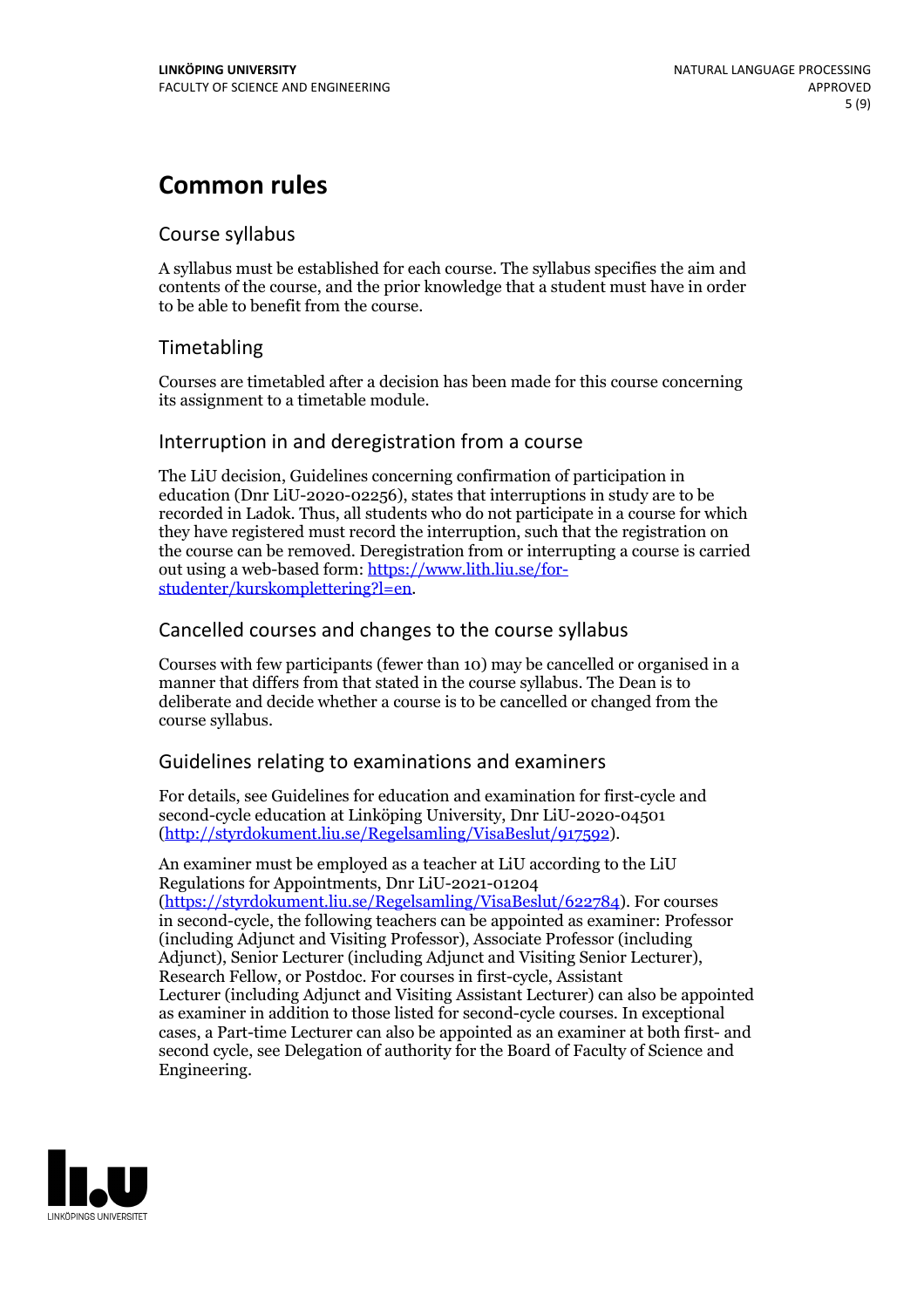## Forms of examination

#### **Principles for examination**

Written and oral examinations and digital and computer-based examinations are held at least three times a year: once immediately after the end of the course, once in August, and once (usually) in one of the re-examination periods. Examinations held at other times are to follow a decision of the faculty programme board.

Principles for examination scheduling for courses that follow the study periods:

- courses given in VT1 are examined for the first time in March, with re-examination in June and August
- courses given in VT2 are examined for the first time in May, with re-examination in August and October
- courses given in HT1 are examined for the first time in October, with re-examination in January and August
- courses given in HT2 are examined for the first time in January, with re-examination in March and in August.

The examination schedule is based on the structure of timetable modules, but there may be deviations from this, mainly in the case of courses that are studied and examined for several programmes and in lower grades (i.e. 1 and 2).

Examinations for courses that the faculty programme board has decided are to be held in alternate years are held three times during the school year in which the course is given according to the principles stated above.

Examinations for courses that are cancelled orrescheduled such that they are not given in one or several years are held three times during the year that immediately follows the course, with examination scheduling that corresponds to the scheduling that was in force before the course was cancelled or rescheduled.

When a course, or a written examination (TEN, DIT, DAT), is given for the last time, the regular examination and two re-examinations will be offered. Thereafter, examinations are phased out by offering three examinations during the following academic year at the same times as the examinations in any substitute course. If there is no substitute course, three examinations will be offered during re- examination periods during the following academic year. Other examination times are decided by the faculty programme board. In all cases above, the examination is also offered one more time during the academic year after the following, unless the faculty programme board decides otherwise. In total, 6 re-examinations are offered, of which 2 are regular re-examinations. In the examination registration system, the examinations given for the penultimate time and the last time are denoted.

If a course is given during several periods of the year (for programmes, or on different occasions for different programmes) the faculty programme board or boards determine together the scheduling and frequency of re-examination occasions.

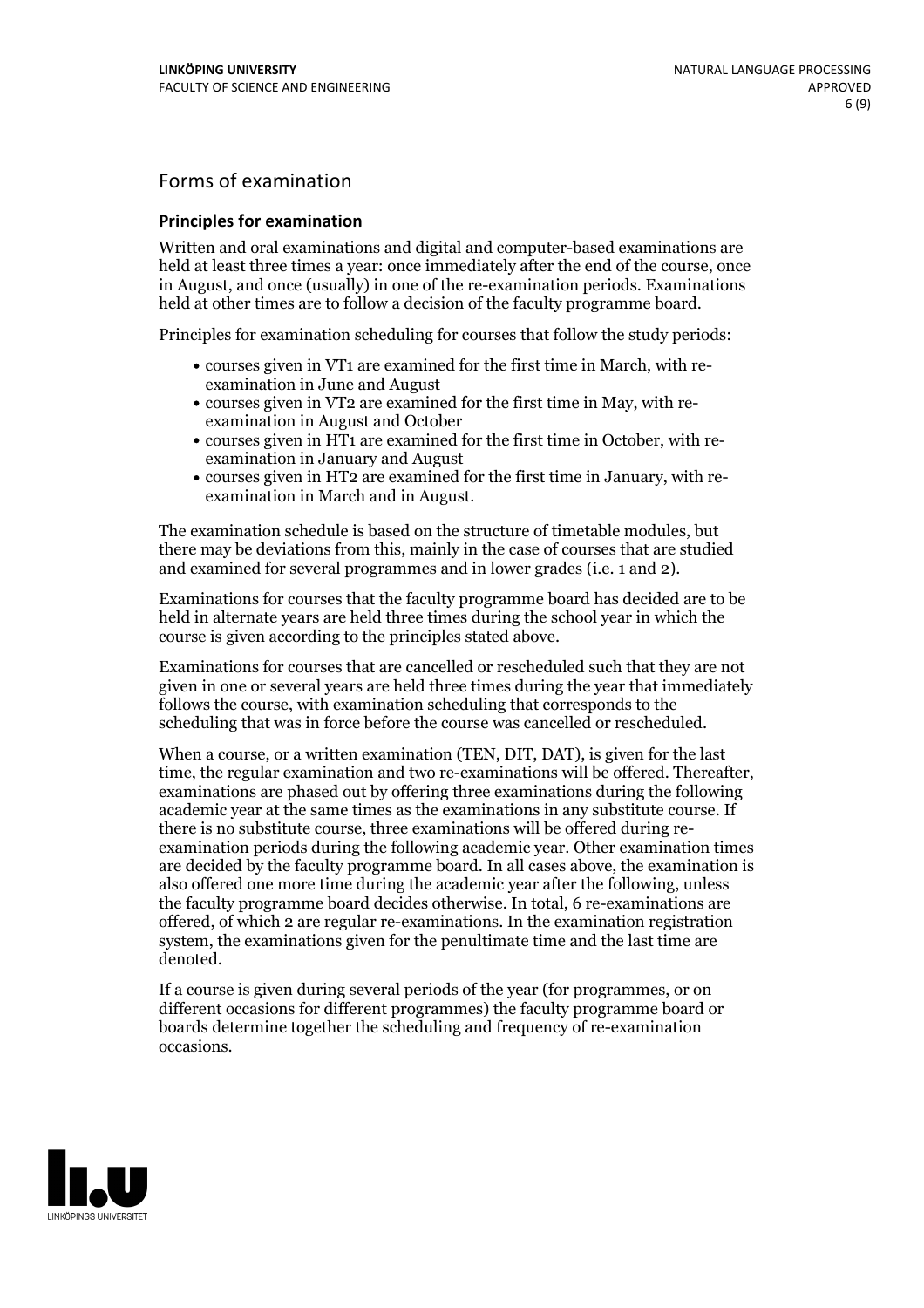### **Retakes of other forms of examination**

Regulations concerning retakes of other forms of examination than written examinations and digital and computer-based examinations are given in the LiU guidelines for examinations and examiners, [http://styrdokument.liu.se/Regelsamling/VisaBeslut/917592.](http://styrdokument.liu.se/Regelsamling/VisaBeslut/917592)

#### **Course closure**

For Decision on Routines for Administration of the Discontinuation of Educational Programs, Freestanding Courses and Courses in Programs, see DNR LiU-2021-04782. After a decision on closure and after the end of the discontinuation period, the students are referred to a replacement course (or similar) according to information in the course syllabus or programme syllabus. If a student has passed some part/parts of a closed program course but not all, and there is an at least partially replacing course, an assessment of crediting can be made. Any crediting of course components is made by the examiner.

### **Registration for examination**

In order to take an written, digital or computer-based examination, registration in advance is mandatory, see decision in the university's rule book [https://styrdokument.liu.se/Regelsamling/VisaBeslut/622682.](https://styrdokument.liu.se/Regelsamling/VisaBeslut/622682) An unregistered student can thus not be offered a place. The registration is done at the Student Portal or in the LiU-app during the registration period. The registration period opens 30 days before the date of the examination and closes 10 days before the date of the examination. Candidates are informed of the location of the examination by email, four days in advance.

## **Code of conduct for students during examinations**

Details are given in a decision in the university's rule book: <http://styrdokument.liu.se/Regelsamling/VisaBeslut/622682>.

#### **Retakes for higher grade**

Students at the Institute of Technology at LiU have the right to retake written examinations and digital and computer-based examinations in an attempt to achieve a higher grade. This is valid for all examination components with code "TEN", "DIT" and "DAT". The same right may not be exercised for other examination components, unless otherwise specified in the course syllabus.

A retake is not possible on courses that are included in an issued degree diploma.

#### **Grades**

The grades that are preferably to be used are Fail (U), Pass (3), Pass not without distinction  $(4)$  and Pass with distinction  $(5)$ .

- Grades U, 3, 4, 5 are to be awarded for courses that have written or digital examinations.<br>• Grades Fail (U) and Pass (G) may be awarded for courses with a large
- degree of practical components such as laboratory work, project work and

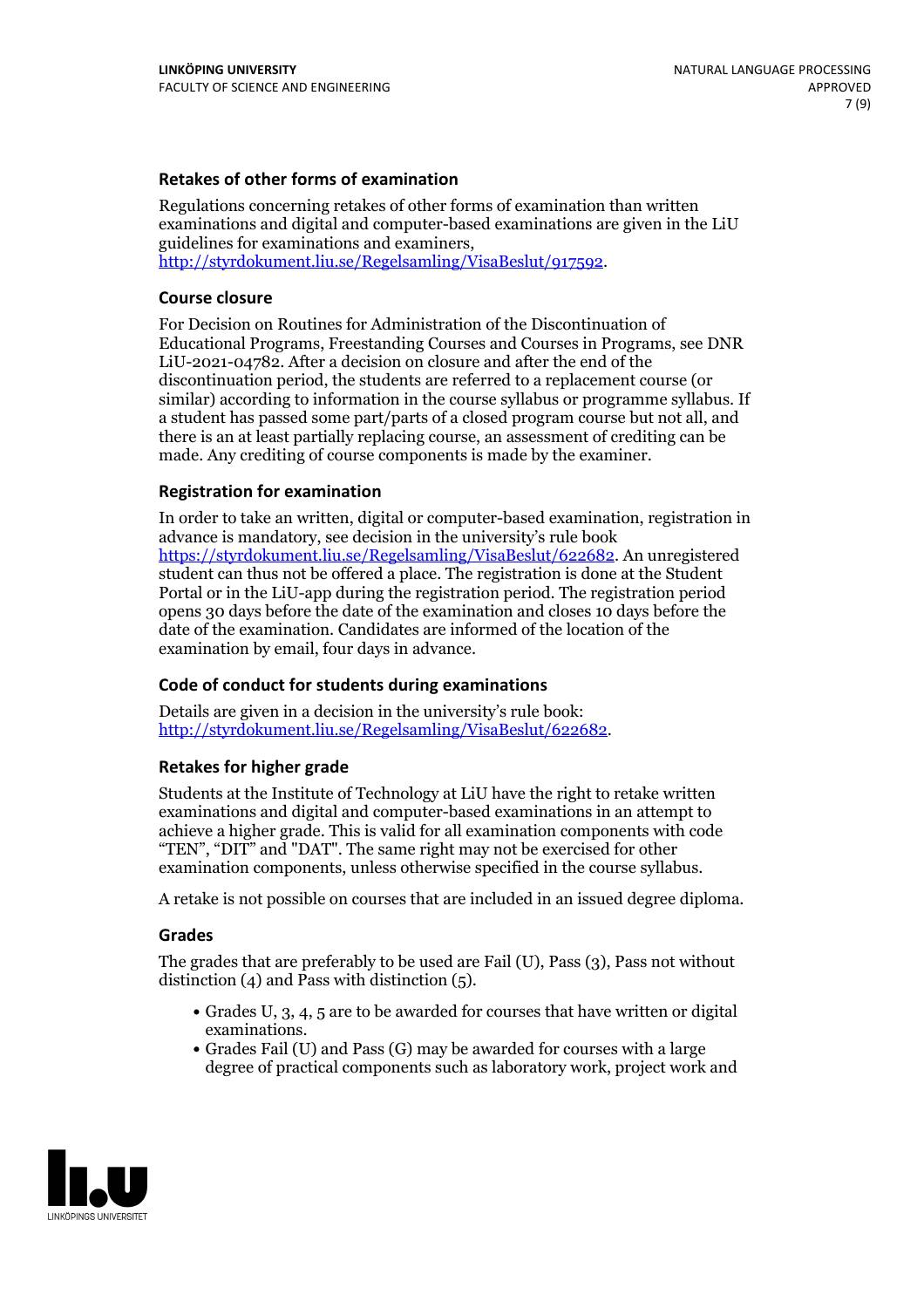group work.<br>• Grades Fail (U) and Pass (G) are to be used for degree projects and other independent work.

### **Examination components**

The following examination components and associated module codes are used at the Faculty of Science and Engineering:

- Grades U, 3, 4, 5 are to be awarded for written examinations (TEN) and
- digital examinations (DIT).<br>• Examination components for which the grades Fail (U) and Pass (G) may be awarded are laboratory work (LAB), project work (PRA), preparatory written examination (KTR), digital preparatory written examination (DIK), oral examination (MUN), computer-based examination (DAT), home
- assignment (HEM), and assignment (UPG).<br>• Students receive grades either Fail (U) or Pass (G) for other examination components in which the examination criteria are satisfied principally through active attendance such as tutorial group (BAS) or examination item
- (MOM).<br>• Grades Fail (U) and Pass (G) are to be used for the examination components Opposition (OPPO) and Attendance at thesis presentation (AUSK) (i.e. part of the degree project).

In general, the following applies:

- 
- Mandatory course components must be scored and given <sup>a</sup> module code. Examination components that are not scored, cannot be mandatory. Hence, it is voluntary to participate in these examinations, and the voluntariness must be clearly stated. Additionally, if there are any associated conditions to
- the examination component, these must be clearly stated as well.<br>• For courses with more than one examination component with grades U,3,4,5, it shall be clearly stated how the final grade is weighted.

For mandatory components, the following applies (in accordance with the LiU Guidelines for education and examination for first-cycle and second-cycle education at Linköping University,<br>[http://styrdokument.liu.se/Regelsamling/VisaBeslut/917592\)](http://styrdokument.liu.se/Regelsamling/VisaBeslut/917592):

If special circumstances prevail, and if it is possible with consideration of the nature of the compulsory component, the examiner may decide to replace the compulsory component with another equivalent component.

For possibilities to alternative forms of examinations, the following applies (in accordance with the LiU Guidelines for education and examination for first-cycle [http://styrdokument.liu.se/Regelsamling/VisaBeslut/917592\)](http://styrdokument.liu.se/Regelsamling/VisaBeslut/917592):

If the LiU coordinator for students with disabilities has granted a student the right to an adapted examination for a written examination in an examination hall, the student has the right to it.